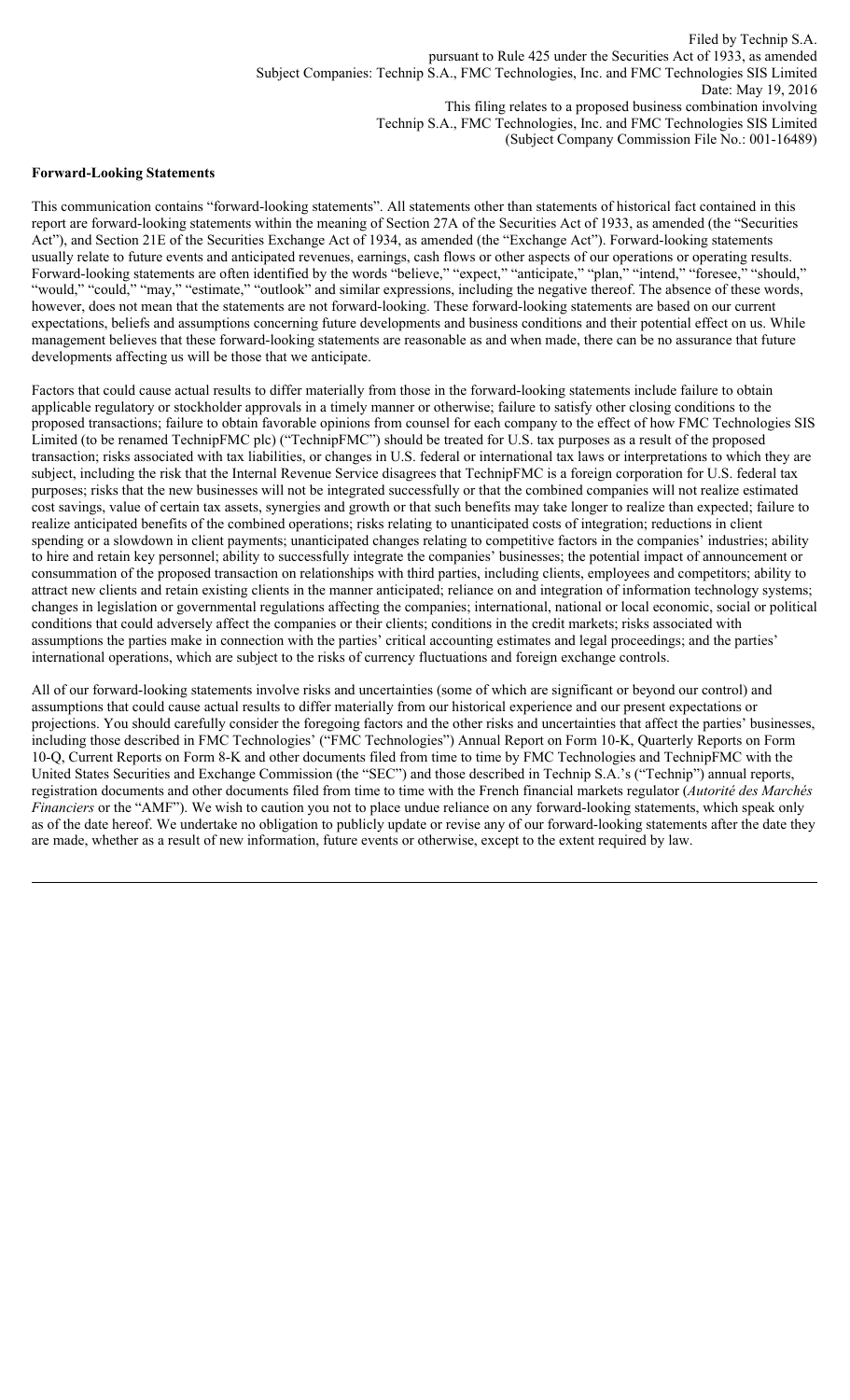## **Additional Information**

Important Additional Information Will be Filed with the SEC

TechnipFMC will file with the SEC a registration statement on Form S-4, which will include the proxy statement of FMC Technologies that also constitutes a prospectus of TechnipFMC (the "proxy statement/prospectus"). **INVESTORS AND STOCKHOLDERS ARE URGED TO CAREFULLY READ THE PROXY STATEMENT/PROSPECTUS, AND OTHER RELEVANT DOCUMENTS TO BE FILED WITH THE SEC, IN THEIR ENTIRETY WHEN THEY BECOME AVAILABLE BECAUSE THEY WILL CONTAIN IMPORTANT INFORMATION ABOUT FMC TECHNOLOGIES, TECHNIP, TECHNIPFMC, THE PROPOSED TRANSACTIONS AND RELATED MATTERS**. Investors and stockholders will be able to obtain free copies of the proxy statement/prospectus and other documents filed with the SEC by the parties through the website maintained by the SEC at www.sec.gov. In addition, investors and stockholders will be able to obtain free copies of the proxy statement/prospectus and other documents filed with the SEC on FMC Technologies' website at www.fmctechnologies.com (for documents filed with the SEC by FMC Technologies) or on Technip's website at www.technip.com (for documents filed with the SEC by Technip).

Additional Information Will be Made Available in an Information Document

Technip will prepare an information document to be made available in connection with the Technip meeting of stockholders called to approve the proposed transaction (the "Report"). **INVESTORS AND STOCKHOLDERS ARE URGED TO CAREFULLY READ THE INFORMATION DOCUMENT, AND OTHER RELEVANT DOCUMENTS TO BE PUBLISHED ON THE TECHNIP WEBSITE, IN THEIR ENTIRETY WHEN THEY BECOME AVAILABLE BECAUSE THEY WILL CONTAIN IMPORTANT INFORMATION ABOUT FMC TECHNOLOGIES, TECHNIP, TECHNIPFMC, THE PROPOSED TRANSACTIONS AND RELATED MATTERS.** Investors and stockholders will be able to obtain free copies of the information document from Technip on its website at www.technip.com.

Important Additional Information Will be Made Available in an Prospectus Prepared in accordance with the EU Prospectus Directive

TechnipFMC will make publicly available a prospectus, prepared in accordance with the EU Prospectus Directive 2003/71/EC, with respect to the issuance of new shares as a result of the proposed transaction and their admission to trading on the regulated market of Euronext Paris (including any supplement thereto, the "Admission Prospectus"). **INVESTORS AND STOCKHOLDERS ARE URGED TO CAREFULLY READ THE ADMISSION PROSPECTUS, AND OTHER RELEVANT DOCUMENTS, IN THEIR ENTIRETY WHEN THEY BECOME AVAILABLE BECAUSE THEY WILL CONTAIN IMPORTANT INFORMATION ABOUT FMC TECHNOLOGIES, TECHNIP, TECHNIPFMC, THE PROPOSED TRANSACTIONS AND RELATED MATTERS**. Investors and stockholders will be able to obtain free copies of the Admission Prospectus from TechnipFMC when available.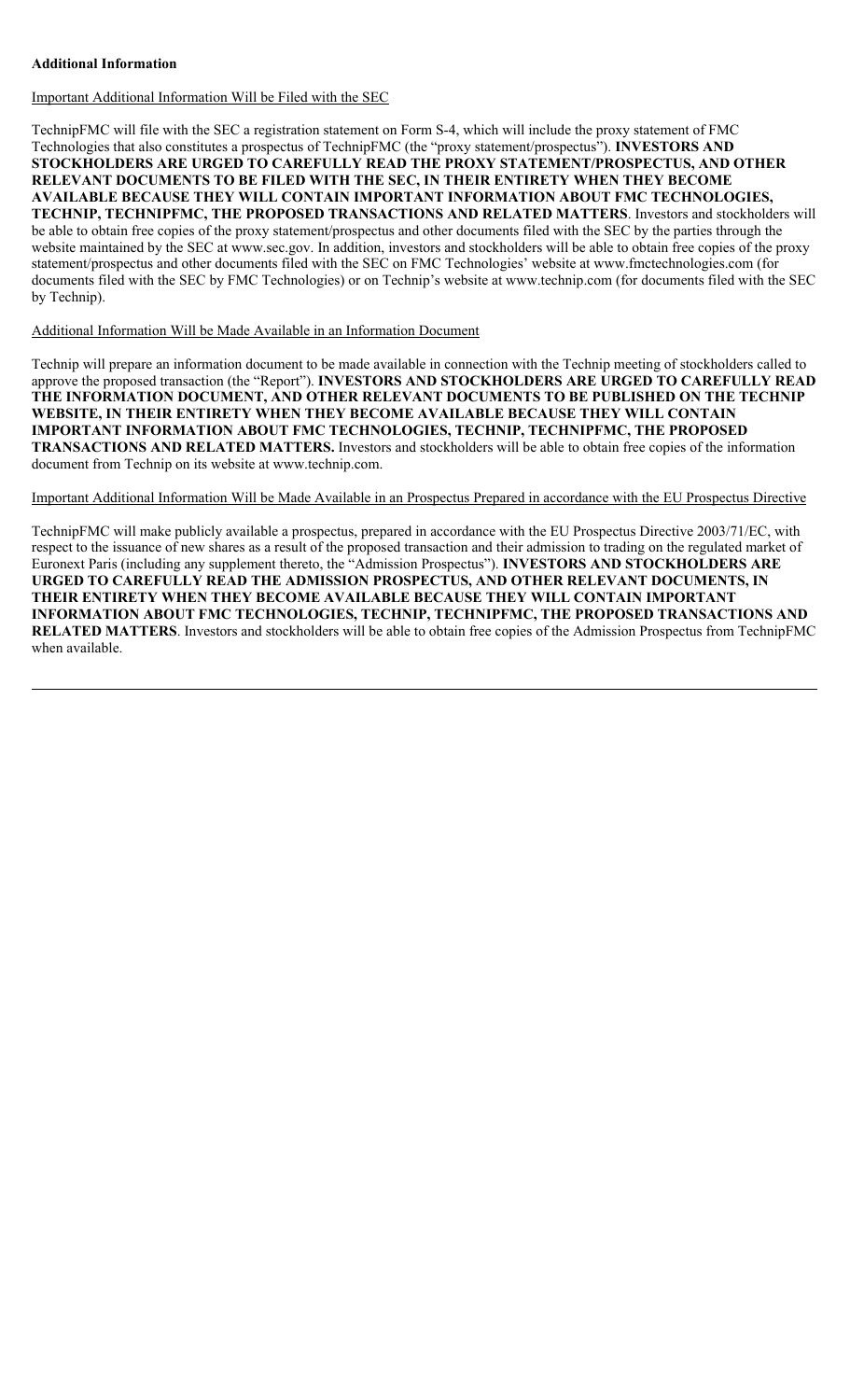## No Offer or Solicitation

This communication is not intended to and does not constitute an offer to sell or the solicitation of an offer to subscribe for or buy or an invitation to purchase or subscribe for any securities or the solicitation of any vote in any jurisdiction pursuant to the proposed transactions or otherwise, nor shall there be any sale, issuance or transfer of securities in any jurisdiction in contravention of applicable law. No offer of securities shall be made except by means of a prospectus meeting the requirements of Section 10 of the Securities Act and applicable European regulations. Subject to certain exceptions to be approved by the relevant regulators or certain facts to be ascertained, the public offer will not be made directly or indirectly, in or into any jurisdiction where to do so would constitute a violation of the laws of such jurisdiction, or by use of the mails or by any means or instrumentality (including without limitation, facsimile transmission, telephone and the internet) of interstate or foreign commerce, or any facility of a national securities exchange, of any such jurisdiction.

## Participants in the Solicitation

FMC Technologies, Technip, TechnipFMC and their respective directors and executive officers may be deemed to be participants in the solicitation of proxies from the stockholders of FMC Technologies and Technip, respectively in respect of the proposed transactions contemplated by the proxy statement/prospectus and the Report. Information regarding the persons who are, under the rules of the SEC, participants in the solicitation of the stockholders of FMC Technologies and Technip, respectively, in connection with the proposed transactions, including a description of their direct or indirect interests, by security holdings or otherwise, will be set forth in the proxy statement/prospectus when it is filed with the SEC. Information regarding FMC Technologies' directors and executive officers is contained in FMC Technologies' Annual Report on Form 10-K for the year ended December 31, 2015 and its Proxy Statement on Schedule 14A, dated March 25, 2016, which are filed with the SEC and can be obtained free of charge from the sources indicated above. Information regarding Technip's directors and executive officers is contained in Technip's Annual Report for the year ended December 31, 2015 filed with the AMF and can be obtained free of charge from the sources indicated above.

\*\*\*

The following announcement was issued by Technip S.A. on May 19, 2016.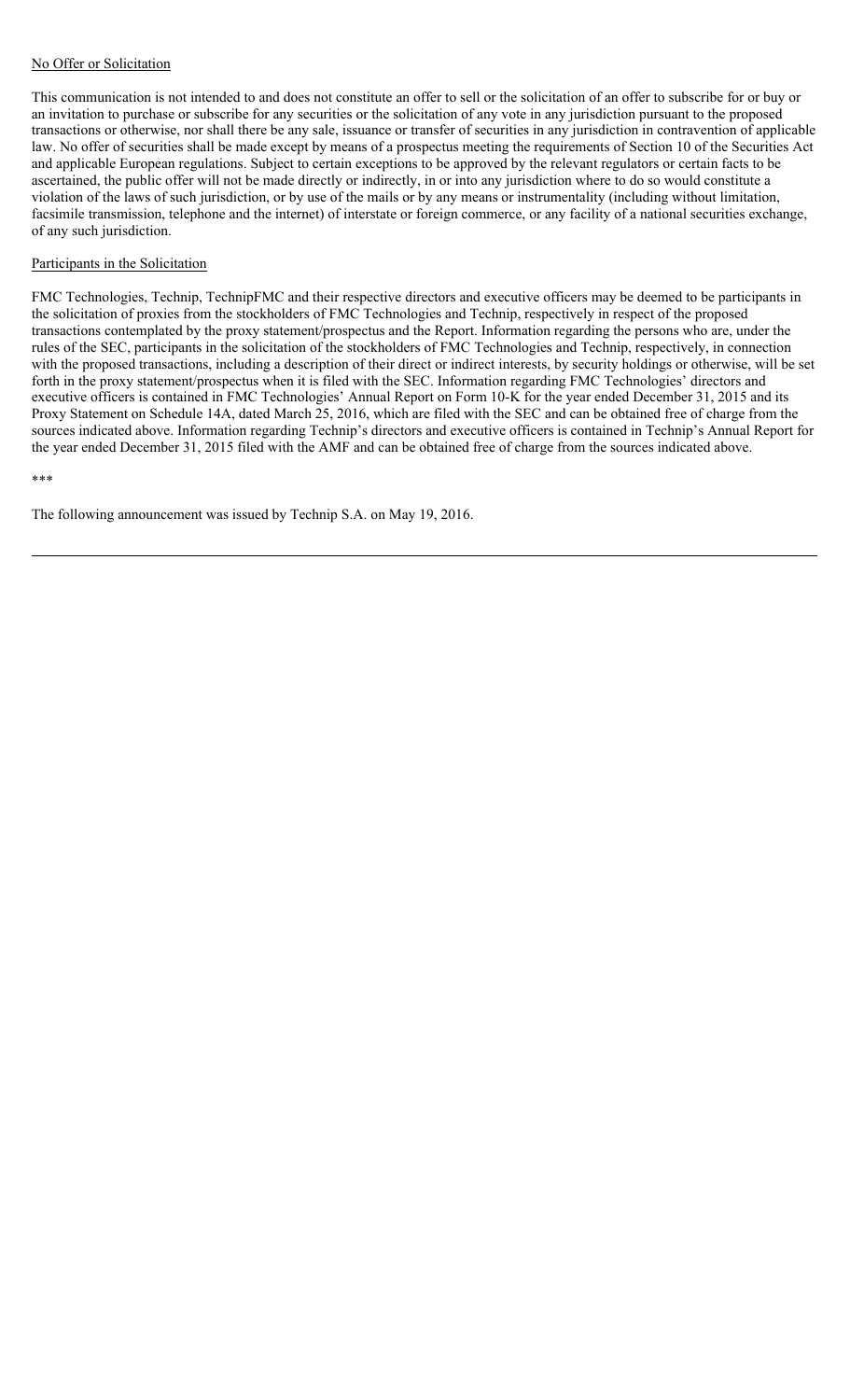Dear colleagues,

Today we reach an important milestone for Technip and for all of us, as we announce that Technip and FMC Technologies intend to combine to create a global leader named TechnipFMC, driving change by redefining the production and transformation of oil and gas. I am aware that this information will have a major impact, and I would like to share with you my deep conviction that this move will enable us to shape our future by taking our leadership, our offering and our talents further.

This decision was made after thoughtful consideration and planning, and Technip's and FMC Technologies' Executive team members are enthusiastic about the benefits it will bring. FMC Technologies is a global market leader in Subsea systems and a leading provider of technologies and services to the oil and gas industry. Based in Houston, the company has approximately 16,500 employees and operates 29 major production facilities and services bases in 18 countries. TechnipFMC will have more than 49,000 employees in more than 45 countries.

The combination of Technip and FMC Technologies is a great fit – we share the same values and have similar cultures and complementary skills, technologies and capabilities. Both of our companies are committed to technology innovation, customer service, talent development and working safely around the world**.** As you know, we have been engaged with FMC Technologies in a joint venture project, Forsys Subsea, since last year. We believe the proven success of this partnership and demand from clients are proof that there are additional opportunities that will be made possible by a combination of our two companies.

Together, Technip and FMC Technologies will create a leader in Subsea, Surface and Onshore/Offshore, driven by technology and innovation. Together, we will offer a new generation of comprehensive and flexible solutions across each market from concept to project delivery and beyond. Our broader portfolio will increase innovation, improve execution, and reduce the cost of producing and transforming hydrocarbons and therefore enhance customer success. In addition, TechnipFMC brings together two highly complementary market leaders and their talented employees, building on the proven success of our existing alliance to enable a rapid integration.

While there are still many decisions to be taken, there are some other important post-closing details we can already share with you. I will become Executive Chairman of TechnipFMC's Board of Directors; Doug Pferdehirt, currently FMC Technologies President and COO, will serve as CEO of TechnipFMC. And following the closing of the transaction, the Board of Directors of the new company will consist of seven Board members designated by Technip and seven Board members designated by FMC Technologies.

TechnipFMC will have its operational headquarters in Paris, France, (where the Executive Chairman will have his principal office), in Houston, Texas, USA (where the CEO will have his principal office), and in London, United Kingdom (where the Forsys Subsea JV is headquartered and the new corporation will be domiciled).

We believe that the combined company will benefit from the expertise of both groups' employees and leaders. Together with FMC Technologies, we will establish a team to develop a detailed and thoughtful integration plan to make the post-closing transition as seamless, efficient and productive as possible. Because Technip and FMC Technologies already know each other well, we are confident that it will be a smooth integration upon closing of the transaction.

We expect to complete the combination in the first quarter of 2017, subject to the approval of Technip and FMC Technologies shareholders, regulatory approvals and consents, as well as other customary closing conditions.